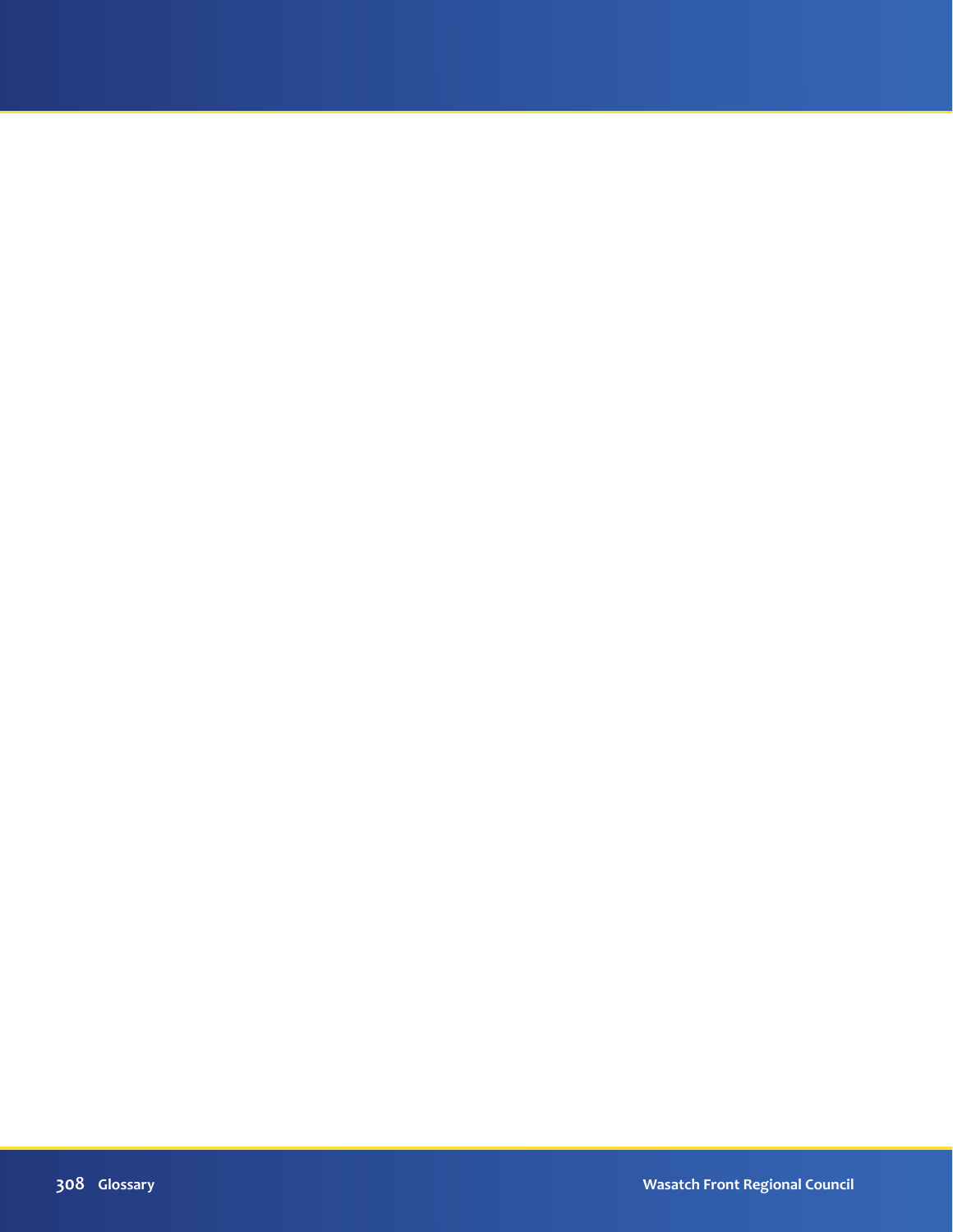# **Glossary**

## **Advance Construction (AC)**

A plan whereby the State, Cities, or Counties may utilize their own funds to temporarily fund federal-aid projects when federal fund apportionment for a fiscal year has been expended. Funding is then converted to federal-aid when new apportionment is received at the beginning of a new fiscal year.

#### **Americans With Disabilities Act (ADA)**

A civil rights law enacted in 1990 that prohibits discrimination against people with disabilities in the areas of employment, transportation, telecommunications, and public accommodation. Special facilities to accommodate persons with disabilities, such as special low curb cuts at intersections for wheelchair traffic, are required by law.

#### **Apportionment**

Federal-aid funds appropriated to each state over a multiyear period as a result of an act of Congress. Current funding is authorized by the Transportation Equity Act for the 21st Century signed into law in June, 1998. Funds are allocated in a number of different categories and have certain restrictions for use within those categories.

### **Arterials**

Include those classes of highways emphasizing a high level of mobility for the through movement of traffic. Land access is subordinate to this primary function. Generally, travel speeds and distances are greater on these facilities compared to the other classes. The highest classes of arterials, interstates and freeways, are limited access to allow the free flow of traffic.

### **Average Daily Traffic (ADT)**

The average number of vehicles passing a given point on a roadway in a 24-hour day.

#### **Bikeway**

Any road, street, or path that is designated to accommodate bicycle travel. Bikeways do not have to be separated facilities and may be shared with other travel modes.

## **Bus Rapid Transit (BRT)**

Bus Rapid Transit is a rubber wheeled self-propelled transit mode capable of operating in ordinary mixed traffic, limited purpose lanes, exclusive lanes, on aerial structures, and in subway. Bus Rapid Transit is characterized by, but not limited to, distinct vehicles using bus lanes, technology, and limited stops to combine light rail like speeds and convenience with bus flexibility. For the purpose of the 2030 LRP Update, Bus Rapid Transit includes modern, high-capacity buses; segments of bus lanes to avoid significant congestion; light-rail like stations, queue jumpers, and signal priority. Station spacing is generally at one-mile intervals outside of the Central Business District. Operating frequencies are assumed to mirror that of the current Salt Lake to Sandy TRAX Line.

## **Capacity Deficiency**

Occurs when the number of vehicles on a roadway exceeds the desired level of service threshold volumes for that roadway.

## **Capital Funds**

Funding dedicated to new projects or projects to improve or replace elements of the transportation system, including freeway widening, rail extensions, transit station improvement, new bicycle and pedestrian lanes, and so forth (Also see "Operating Funds.")

## **Carbon Monoxide (CO)**

Is a colorless gas formed by incomplete combustion of fuel. Anywhere combustion takes place (i.e., industrial processes, home heating, etc.) high concentrations of carbon monoxide can develop.

## **Collectors**

Roads and streets that collect traffic from the lower facilities and distribute it to the higher facilities. Collectors provide both mobility and land access. Generally, trip lengths, speeds, and volumes are moderate.

## **Commuter Rail**

Commuter trains are typically electric or diesel propelled passenger trains operating on the general, freight railway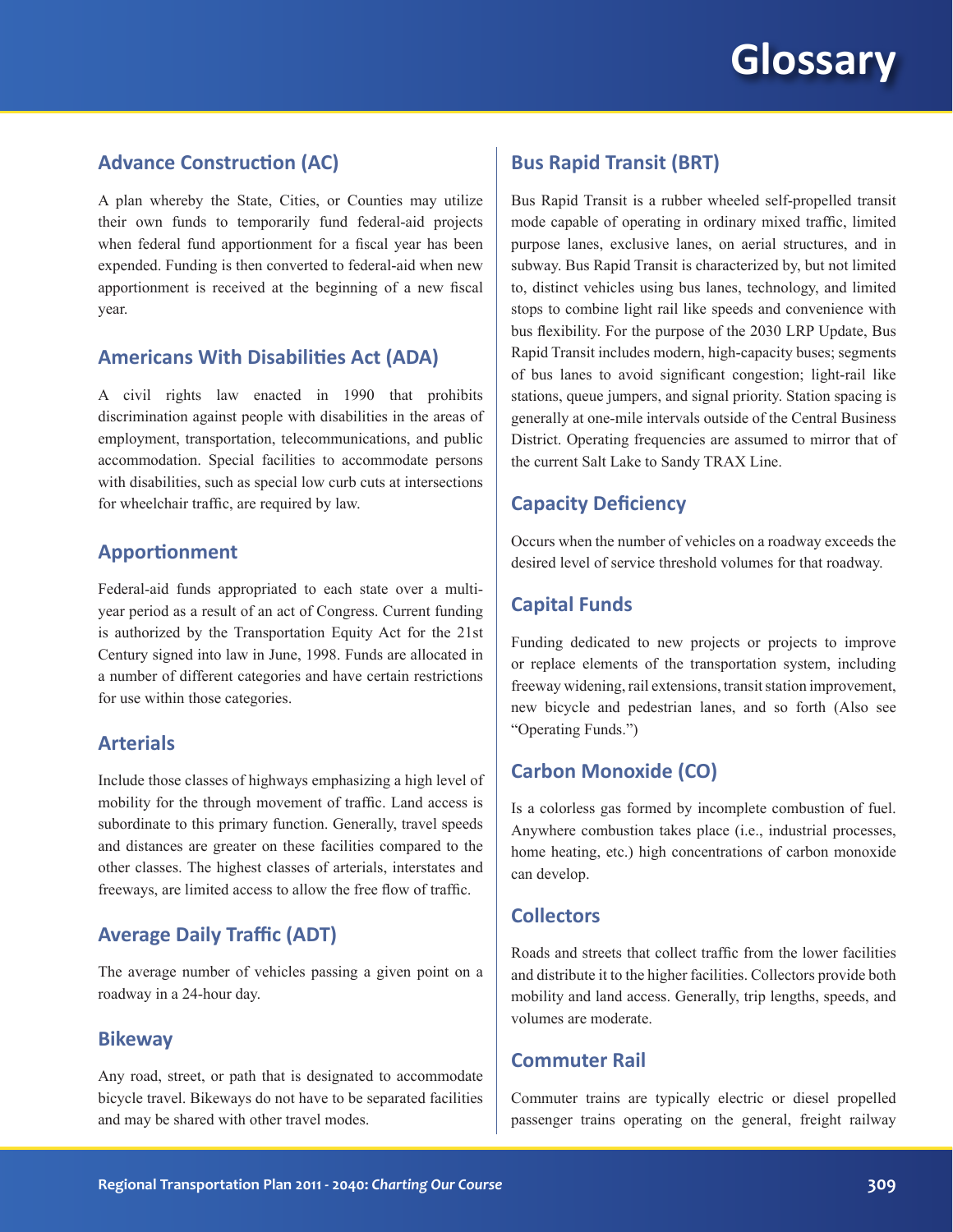# **Glossary**

network, within an urban area or between an urban center and it's outlying suburban communities. The principal passenger community is persons making single day return trips within an urban metropolitan area. For the purpose of the 2030 LRP Update, this includes diesel Push/Pull trains as well as Federal Railroad Administration Compliant Diesel Motorized Units with generally five mile station spacing outside of the Central Business District. It excludes electrified trains.

## **Congestion Management Systems (CMS)**

A process of identifying congested locations, evaluating strategies to mitigate congestion, recommending prioritized mitigation projects, and determining their effectiveness. Required by ISTEA in air quality non-attainment areas.

# **Congestion Mitigation / Air Quality Program (CMAQ)**

Is a categorical program created under the Intermodal Surface Transportation Efficiency Act. It directs funding to projects that contribute to meeting national air quality standards.

# **Corridor Studies**

A typical highway or transit study focusing on a segment of a particular travel corridor. Land use, access issues, capacity, level of service, geometrics, impacts, and safety concerns are studied. Alternatives are developed and analyzed, and recommendations are made. Corridor studies are usually prepared with the participation of the affected communities and government agencies.

## **Delay**

A unit of time measure reflecting increased travel time resulting from traffic congestion.

## **Draft Environmental Impact Statement (DEIS)**

A document that provides a full description of the proposed project, the existing environment, and analysis of the anticipated beneficial and adverse environmental effects of all reasonable alternatives. (Also see "Final Environmental Impact Statement" (FEIS.).

## **Enhanced Bus System**

Enhanced Bus, also known as Type I BRT, is a rubber wheeled self-propelled transit mode capable of operating in ordinary mixed traffic and limited purpose lanes but without significant exclusive lanes. Enhanced Bus is characterized by, but not limited to, standard vehicles using technology and limited stops to improve transit speeds. For the purpose of the 2030 LRP Update, Bus Rapid Transit includes standard articulated buses; light-rail like stations, queue jumpers, and signal priority. Station spacing is generally at one-mile intervals outside of the Central Business District. Operating frequencies are assumed to mirror that of the current Salt Lake to Sandy TRAX Line.

## **Environmental Assessments (EA)**

A document prepared for federal actions where it is not clearly known how significant the environmental impact might be. If, after preparing an Environmental Assessment, it is determined that the project's impacts are significant, an Environmental Impact Statement is then prepared. If not, a "Finding Of No Significant Impact" (FONSI) is documented and issued by the FTA or FHWA. (Also see "Finding Of No Significant Impact.")

## **Environmental Impact Statement (EIS)**

Written statement containing an assessment of the anticipated significant beneficial and detrimental effects which the agency decision may have upon the quality of the human environment for the purposes of: (1) assuring that careful attention is given to environmental matters, (2) providing a vehicle for implementing all applicable environmental requirements, and (3) to insure that the environmental concerns are successfully addressed.

## **Expenditure**

In transportation terms, this is any allowable expense associated with particular project or program.

# **Federal Highway Administration (FHWA)**

An administrative division of the United States Department of Transportation responsible for roadway programs throughout the country.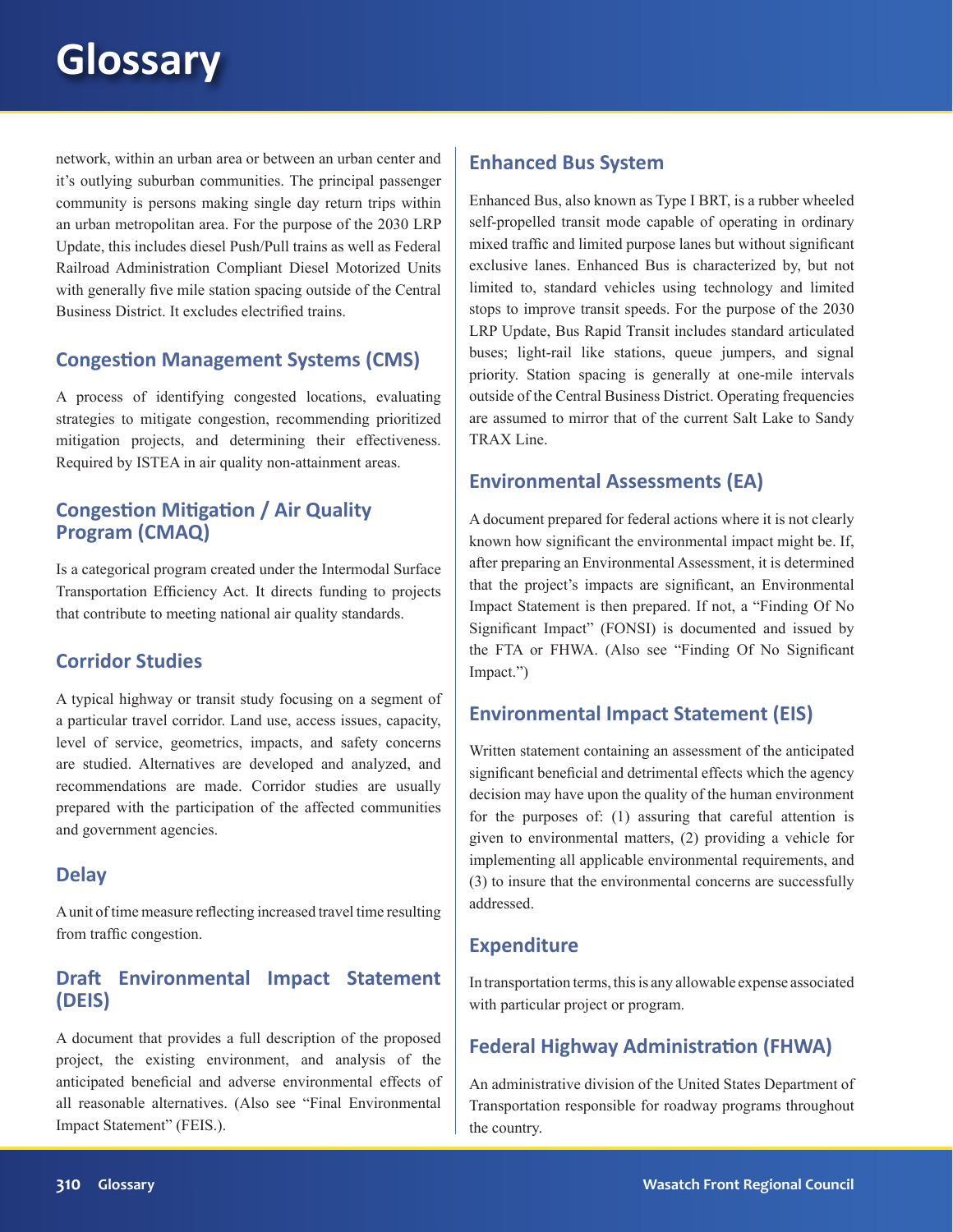# **Federal Transit Administration (FTA)**

Another branch of the United States Department of Transportation responsible for mass transit projects throughout the country.

## **Final Environmental Impact Statement (FEIS)**

A document that provides a full description of the proposed project, the existing environment, and analysis of the anticipated beneficial and adverse environmental effects of all reasonable alternatives. (Also see "Draft Environmental Impact Statement.") A FEIS addresses comments submitted regarding a draft environmental impact statement.

## **Findings of No Significant Impact (FONSI)**

A statement indicating that a project was found to have no significant impacts on the quality of the human environment and for which a full environmental impact statement will, therefore, not be prepared.

### **Flexible Funding**

Unlike funding that flows only to highways or only to transit by a rigid formula, this is money that can be invested on a range of transportation projects. Examples of flexible funding categories include the STP and CMAQ programs.

## **Fixed Guideway**

A system of vehicles that can operate only on its own guideway constructed for that purpose. Examples of fixed guideways systems include rapid rail, light rail transit, exclusive right-ofway bus operations, trolley coaches, and ferry boats.

## **Functional Classification**

Is a grouping of roads, streets, and highways in a hierarchy based on the type of highway service they provide. Streets and highways do not operate independently. Instead, they are part of an interconnected network and each one performs service in moving traffic throughout the system. Generally, streets and highways perform two types of service. They provide either traffic mobility or land access. They can be ranked in terms of the proportion of service they perform. The functional classifications are respectively listed in order of traffic service and mobility; freeway, principal arterials, minor arterials, collectors, and local streets.

### **High Frequency Bus Service**

High Frequency Bus is a standard bus transit mode capable of operating in ordinary mixed traffic. High Frequency Bus is characterized by approximately 15 minute headways covering at least the peak commuter period. For the purpose of the 2030 LRP Update, High Frequency Bus does not include special buses, stations, or technologies. Station spacing is varies by demand.

### **Illustrative Projects**

A regionally significant project that has no identified funding that would be included in the 2030 LRP Update if additional resources could be identified or were to become available.

## **Intelligent Transportation System (ITS)**

The development or application of technology (electronics, communications, or information processing) to improve the efficiency and safety of surface transportation systems. ITS is divided into five categories that reflect the major emphasis of application: (1) Advanced Traffic Management Systems, (2) Advance Traveler Information Systems, (3) Advanced Public Transportation Systems, (4) Automatic Vehicle Control Systems and (5) Commercial Vehicle Operations.

## **Intermodal Center**

A transportation facility that is specially designed to accommodate several modes of passenger and freight movement including commuter rail, light rail transit, intercity bus, intra-city bus, airport limousine service, cargo container transfers, piggyback trailers, car rental facilities, taxis, private parking, and other transportation services.

## **Intermodal Surface Transportation Efficiency Act (ISTEA)**

The past transportation act which changed many of the traditional methods and procedures of transportation planning. This act replaced many of the former federal-aid funding programs and increased the responsibility of the Metropolitan Planning Organization (MPO).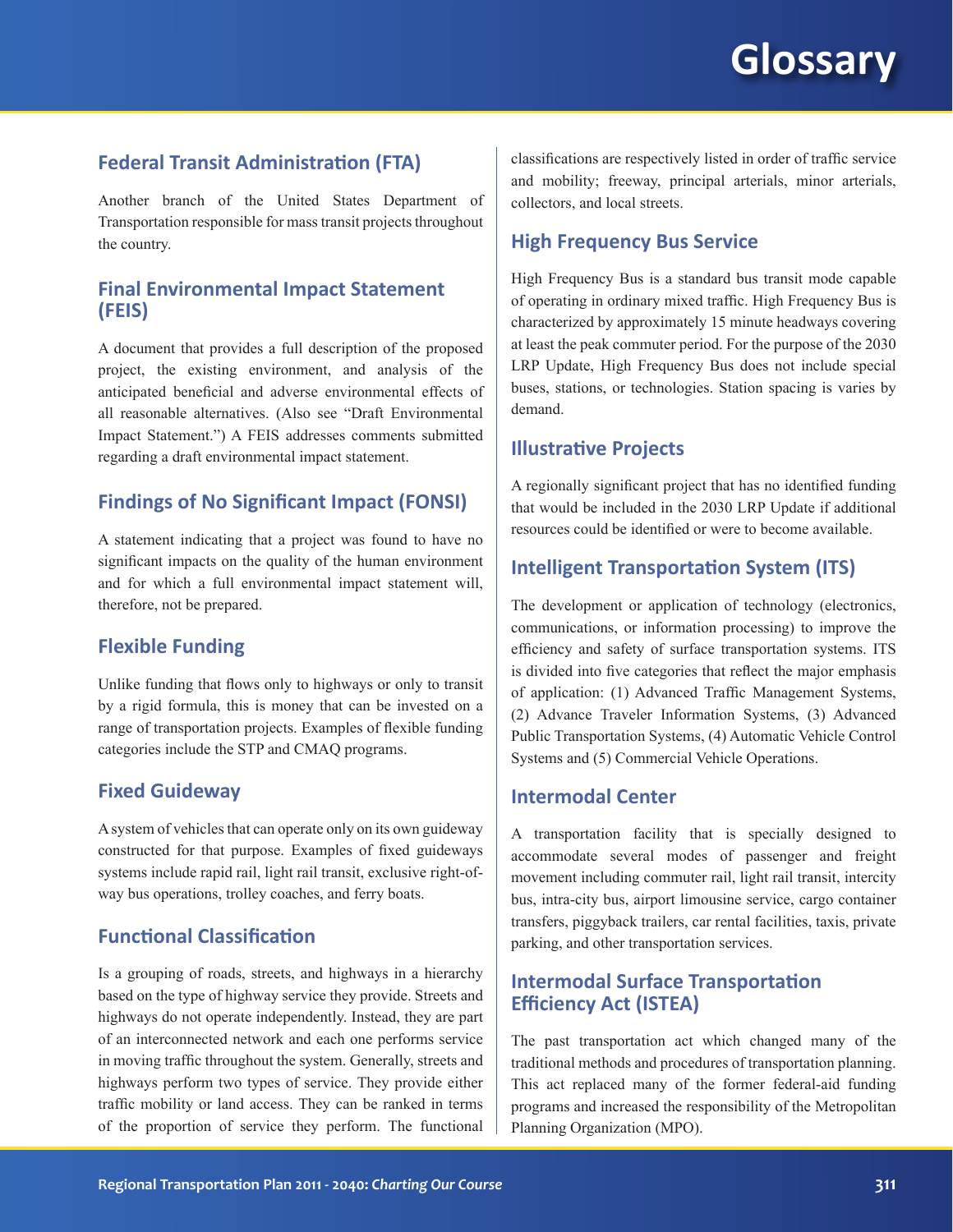# **Level Of Service (LOS)**

A measure of highway congestion ranging from free flow to forced flow on a scale of A to F. Facilities are usually designed for levels C or D.

# **Linked Trip**

A linked trip is a person's entire trip between an origin and destination, which may involve transferring between vehicles (e.g., bus and rail transit), or multiple stops, such as stopping at a daycare center or store along a commute trip. An unlinked trip is a passenger trip make on a single vehicle, such as a single automobile or bus ride.

# **Local Street And Roads**

Their primary function is to provide land access. Travel speeds, distances, and volumes are generally low, and through traffic is usually discouraged.

## **Management Systems**

A requirement of ISTEA to address short range needs. All states are required to have management systems in place. Metropolitan Planning Organizations have been delegated authority to maintain a Congestion Management System (CMS) only in urban areas designated as a Transportation Management Area (TMA). UDOT maintains pavement, bridge, and safety management systems.

# **Metropolitan Area**

This area includes the existing urbanized area plus any contiguous area expected to become urbanized in the 20 year forecast period. The Metropolitan Area also must include all of the nonattainment areas for ozone and carbon monoxide pollutants.

## **Metropolitan Planning Organization (MPO)**

Designated by the Governor under the provisions of the 1973 Federal Aid Highway Act. This organization shares responsibility with the State for developing long and short range transportation plans and programs. It provides a forum for discussion and consensus on issues which transcend jurisdictional boundaries. The Wasatch Front Regional Council is the MPO for the Salt Lake and Ogden/Layton Urbanized Areas.

# **Multimodal**

Refers to the availability of multiple transportation options, especially within a system or corridor. A multimodal approach to transportation planning focuses on the most efficient way of getting people or goods from place to place be it by truck, train, bicycle, automobile, airplane, bus boat, foot or even telecommuting with a computer modem.

# **National Environmental Policy Act (NEPA)**

Enacted in 1969, requires that any activity or project receiving federal funding or other federal approvals (including transportation projects) undergo analyses of potential impacts to see how the activity or project might impact the community, the natural environment, and the health and welfare of the citizens. These analyses include social, economic, and environmental (SEE) concerns ranging from community cohesion to threatened and endangered species.

# **National Highway System (NHS)**

This approximate 160,000-mile network consists of the 42,500 miles of the Interstate system, plus other key roads and arterials throughout the United States. Designated by Congress in 1995 pursuant to a requirement of the Intermodal Surface Transportation Efficiency Act, the NHS is designed to provide an interconnected system of principal routes to serve major travel destinations and population centers. The NHS is also a funding category in TEA-21.

# **Operating Funds**

Money used to fund general, day-to-day costs of running transportation systems. For highways, operating costs involve maintaining pavement, filling potholes, paying salaries, and so forth. For transit, operating cost includes salaries, insurance, administration, maintenance of vehicles and track, replacement parts, and fuel costs.

# **Ozone (O3)**

Is a colorless gas associated with smog or haze conditions. Ozone is not a direct emission, but a secondary pollutant formed when precursor emissions, hydrocarbons and nitrogen oxides, react in the presence of sunlight.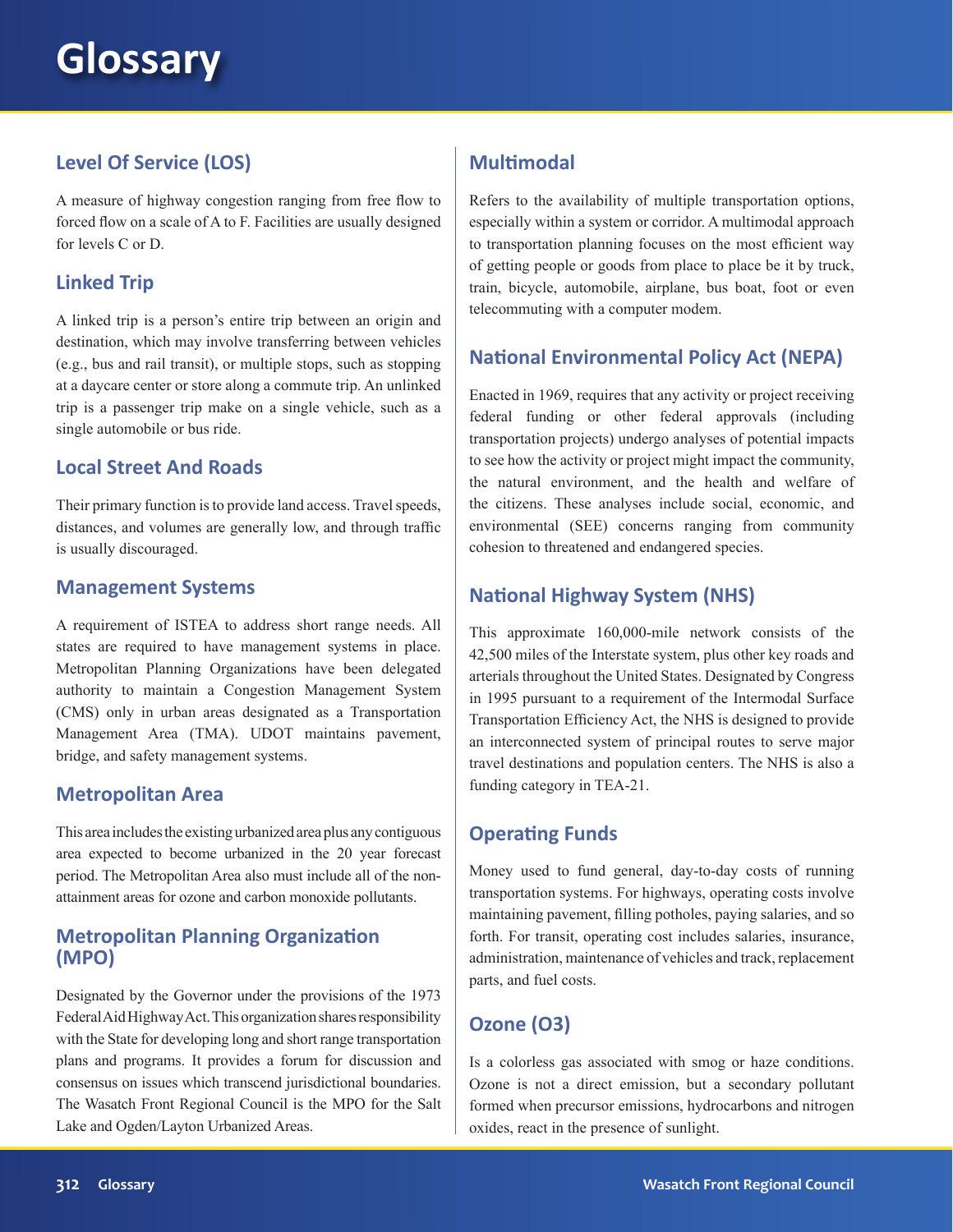# **Glossary**

## **Paratransit Service**

Generally more flexible and personalized than regular bus route service, paratransit services use a variety of vehicles including large and small buses, vans, cars, and taxis. Paratransit can serve a particular population, such as persons with disabilities

## **Park-And-Ride**

An arrangement whereby people can drive to a transit hub, transfer station, or terminal, park their automobiles in designated lots and use public transportation or carpool to their destinations.

## **Particulate Matter (PM10)**

Is any material less than 10 microns in size. Particulate matter can be caused by wind-blown soil, dust from paved and unpaved roads, and emissions from diesel engines. Particulate matter of this size is too small to be filtered by the nose and lungs. PM2.5 is even smaller material that measures 2.5 microns in size.

### **Peak Period**

The time between 6:00 and 9:00 a.m. and between 3:00 and 6:00 p.m. on a weekday, when traffic is usually heavy and dominated by commuters.

#### **Queue Jumper**

Where a separate set of signals for transit are combined with either a short section of exclusive lane or transit exemptions to turning requirements are made to allow transit to by-pass a queue (line) of automobiles that develops at congested points such as intersections, interchange ramps, or bridge approaches.

## **Regional Transportation Plan (RTP)**

A financially constrained, long range plan, with at least a 20 year time frame, of the anticipated highway and transit needs in a specific area. Transportation needs are based on projected socioeconomic and land use growth within the area. The Wasatch Front Regional Council is responsible for the Long Range Transportation Plan for both the Salt Lake and Ogden/ Layton Urbanized Areas. The current plan title is the Wasatch Front Urban Area Long Range Transportation Plan Update: 2004-2030.

## **Regionally Significant Project**

A transportation project or facility which serves regional transportation needs, such as access to or from areas outside of the region, major activity centers, major planned developments, or transportation terminals. Included as regionally significant projects would be all principal arterial highways and all fixed guideway transit facilities that offer an alternative to regional highway travel.

## **Ridesharing**

Car and van pooling intended primarily to serve the commuter work trip. Formalized ridesharing programs are co-sponsored by the Utah Transit Authority.

#### **Right-Of-Way (ROW)**

Land, usually in public ownership, through which a transportation facility passes, including the area for shoulders, parking strips, sidewalks, multipurpose trails, bicycle paths, and other cross section elements. Right-of-way also includes rails and trackbeds for fixed guideway transit facilities.

## **Signal Prioritization**

Existing traffic signals or a separate set of signals for transit are made to be activated by buses. Detector devices are installed on the bus or embedded in the approach lane to trigger a signal change or extend signal green time for transit vehicles. Activation of the device may be always available to the transit vehicle or may be limited to only late vehicles. In addition to transit use, emergency vehicles may use the same devices in a more aggressive way to decrease their response time.

### **State Implementation Plan (SIP)**

A plan showing how the State will meet air quality standards as required by the 1977 Clean Air Act - Amended. Included are emission inventories and controls for industrial, area, and mobile sources of pollution.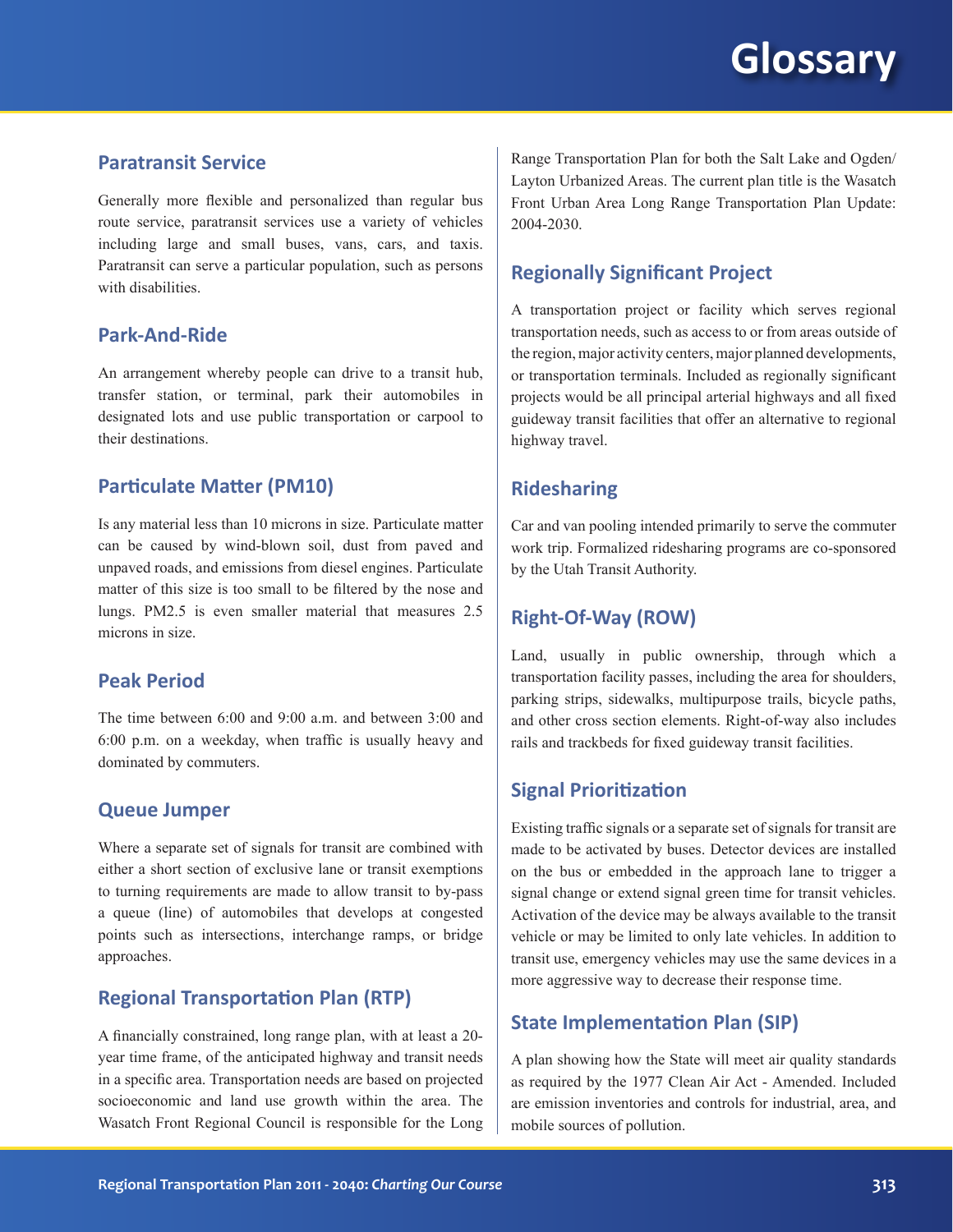## **Statewide Transportation Improvement Program (STIP)**

A five-year program of highway and transit projects for the State. It is a compilation of projects utilizing various federal and state funding programs, and includes highway projects on the state, city, and county highway systems, as well as projects in National Parks, National Forests, and Indian Reservations.

# **Surface Transportation Program (STP)**

One of the key funding programs in TEA-21. STP monies are "flexible," meaning they can be spent on roads and highways, as well as on pedestrian and bicycles facilities and mass transit.

# **3-C Planning Process (3-C)**

Continuing, comprehensive and cooperative (3-C) transportation planning is conducted by Metropolitan Planning Organizations in urbanized areas. The existence of a certified process is a necessary condition for the use of federal transportation funds.

# **Traffic Control Measures (TCM)**

Measures which can improve air quality through a reduction in travel or through a reduction in vehicle emission rates by improved traffic flow. Examples include ride sharing programs, transit service, and signal coordination.

# **Traffic Operations Center**

The Utah Department of Transportation's central facility designed to operate and coordinate a variety of TSM and ITS systems, including a network of traffic signals, fiber optics links, traffic sensors, ramp meters, variable message signs, closed-circuit television cameras, and emergency response personnel.

## **Transit Hubs**

Locations where transfer connections between transit modes is facilitated, usually at shopping centers or other high-pedestrian locations.

# **Transit Development Program (TDP)**

A short-term (usually five years)plan of transit service and facility improvements to meet the transit goals of the region.

# **Transportation Demand Management (TDM)**

TDM programs and methods designed to maximize the peoplemoving capability of the transportation system by increasing the number of persons in a vehicle, or by influencing the time of, or need to, travel. To accomplish these types of changes, TDM programs must rely on incentives or disincentives to make these shifts in behavior attractive.

# **Transportation Equity Act For The 21st Century (TEA-21)**

Federal legislation authorizing highway, highway safety, transit, and other federal surface transportation programs through the year 2003. It continues and expands the programs established by the Intermodal Surface Transportation Efficiency Act (ISTEA) in 1991. Both acts placed greater emphasis on planning and identified several planning factors that must be addressed.

# **Transportation Improvement Program (TIP)**

A five-year capital improvements program of highway and transit projects including operational and low cost projects to increase efficiency of the existing transportation network as well as capital intensive alternatives prescribed in the Long Range Transportation Plan.

# **Transportation Management Area (TMA)**

An urbanized area with a population over 200,000 (as determined by the latest decennial census) or other area when TMA designation is requested by the Governor and the MPO (or affected local officials), and officially designated by the administrators of the FHWA and the FTA. The TMA designation applies to the entire metropolitan planning area(s).